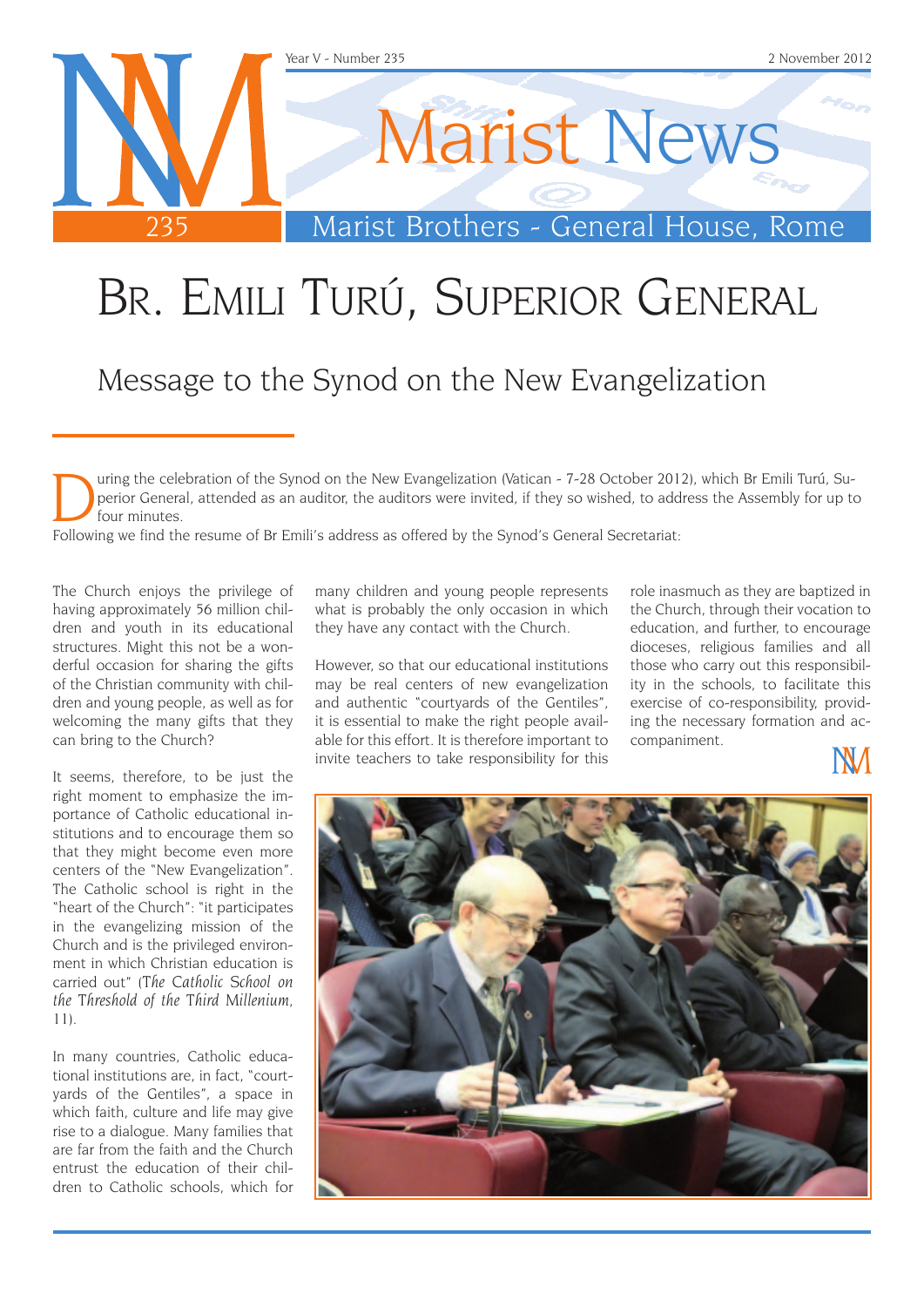## The new evangelization is an invitation to not stand around with your arms crossed

Interview with Emili Turú, Superior General of the Marist Brothers and Auditor at the Synod

By José Antonio Varela Vidal – Taken from Zenit

OMe, Wednesday 24 October 2012 [\(ZENIT.org\)](http://www.zenit.org) - During the seventeen days of the XIII Ordinary General Assembly of<br>They speak of their experiences, make interventions, but above all they listen... We refer to the "auditors", the Synod of Bishops, there is one group representing diverse sectors of the Church, of society and of other religions. of them, who form an official part of this event, important for the future of Catholic evangelization.

One of the auditors is Brother Emili Turú, Superior General of the Marist Brothers, with whom ZENIT dialogued about his experience inside the Synod Hall. He shares his vision after most of the sessions have been held and shortly before its closing by Pope Benedict XVI on Sunday, October 28.

#### **It is said that the Synod has been a privileged opportunity to have new experiences and to encourage one another for evangelization. Do you agree?**

**--Brother Turú:** A meeting of this dimension is always a great opportunity to experience the richness of internationality and diversity not only of the Catholic Church, but also of other Christian churches, given the wonderful presence of fraternal delegations from other denominations. And yes, it is an occasion for having new experiences and, above all, for meeting new people, many of them of exceptional quality.

#### **There are some who say that they arrived a certain attitude and ideas, and leave with others, Has this happened to you?**

**--Brother Turú:** An experience like this does not leave you indifferent. Everything has been very intense and rapid-fire, so I think I'm going to need some time to digest it and reflect on some ideas that seem especially

important to me. In my case, I don't consider it a matter of great changes in attitudes or ideas, but more of questionings that I need to deepen.

#### **From what you have heard regarding the new evangelization, what do you consider most urgent for these times?**

**--Brother Turú:** What is most urgent is for each baptized person to take seriously our Christian vocation and live it in depth, not as a burden, but through the conviction that it is the path that leads to full self-realization. To be disciples of Jesus, called to live in community, who witness above all by the quality of their lives and their commitment. And it also seems me extremely important to be very attentive to the signs of the times, through which the Spirit speaks to us.

#### **And which practices should be gradually set aside for lack of results or lack of acceptance by the people?**

**--Brother Turú:** I am not very sure



that I can speak of practices that should be abandoned, but certainly attitudes: for example, the arrogance of presenting ourselves as persons or institutions that already know it all, that have answers for everything and don't need to learn from anyone. From the experience of the Church in recent years, we should learn to be humble, to approach other people with respect, disposed to allow ourselves to be evangelized by them… Dialogue is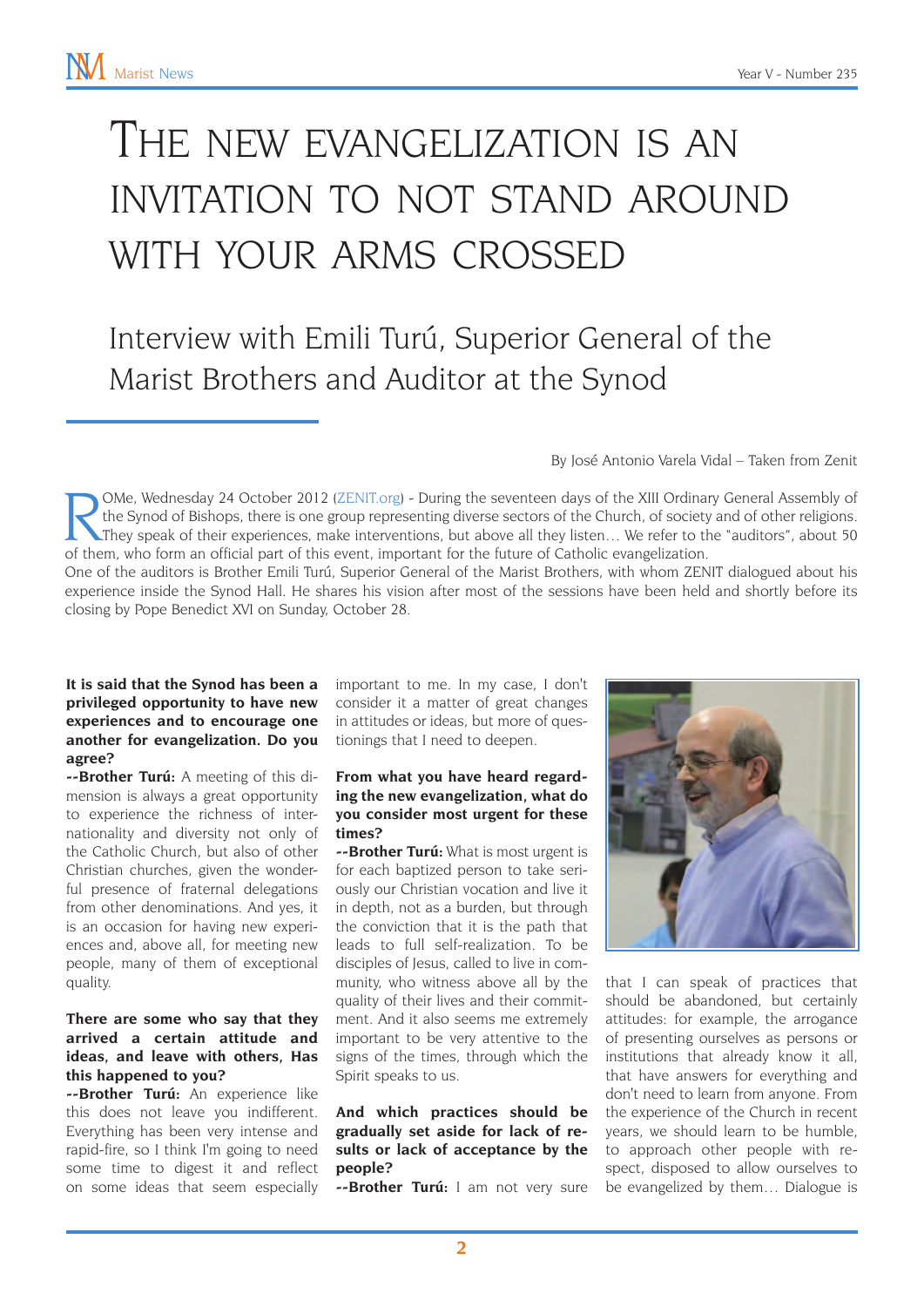fundamental, not as a strategy, but as a basic attitude.

#### **Where are the proposals of the Synod headed these days? Is there a lot of expectation from the people by the "new" things that are going to be proposed to the world of the Church...**

**--Brother Turú:** I don't think it's realistic to expect great new things from a Synod, given the characteristics of a meeting of this type and the methodology used. I see the Synod as an invitation to be creative on the local level, as an invitation to reflect, pray, discern… and act! The Synod will not have been of much use unless in each diocese and in each Christian community they begin to ask themselves what is the meaning of the new evangelization, and to what is the Lord calling them.



#### **And the final Message?**

**--Brother Turú:** I believe that the Message of the Synod has an overall positive and encouraging tone, but it also contains a clear invitation to not remain with our arms crossed … It's not a matter of what the Church can do for me, but of what I can do for the Church.

#### **How was education dealt with?**

**--Brother Turú:** The Synod has not yet finished… but I am sure that there will be a clear recognition of the Catholic educational institutions as clear places of the new evangelization. Some bishops have clearly stated that, given the reality of its context, the most important point of reference for evangelization is not the parish, but the Catholic school. For many children and youth, that is going to be the only possibility of contact with the Church. If we say we have to go where the young people are… We already have in our Catholic educational institutions around 56 million children and youth! ... we must use this excellent platform, without forgetting the other many young people outside our institutions, especially those who are marginalized.

#### **Will there be suggestions?**

**--Brother Turú:** As far as suggestions go, I believe it's going to be very important, if we really want our educational institutions to be focus points of the new evangelization and "Courtyard of the Gentiles", to have adequate formation and accompaniment for the educators.

#### **And at the level of religious life?**

**--Brother Turú:** The Synod recognizes the important contribution of the consecrated life to evangelization, in the present as well as in the past. In many places around the world, the first evangelizing was done by the labors of men and women religious. What is hoped today is that we continue faithful to our mission, as much for what we are as for the development of the mission. In a special way, we are invited to full availability to go to "frontier" places, whether they be at the geographical, social or cultural level … May we be up to welcoming and accepting the challenge!

#### **At ZENIT we are celebrating our fifteenth anniversary. What message might you have for our readers?**

**--Brother Turú:** The readers of ZENIT are people interested in ecclesial life and who, therefore, I believe, don't need too much advice. But yes, I would pose a question to them: Most of the news

you receive is about events or people who are far away, most probably unknown to you…,In what news item would you like to be the main actor in the future? And yet a second question: what is impeding your being the main actor in this news? Excuse for forwardness, and happy anniversary!

ZENIT - <http://www.zenit.org/article-43444?l=spanish>



### **Latest deceased Brothers**

- **29/10/2012:** Burkhard (Heribert) Lindner Europe Centre-Ouest / West Central Europe
- **09/10/2012:** André Caze L'Hermitage
- **07/10/2012:** Abilio González Lomas L'Hermitage
- **07/10/2012:** Richard Bennett Sydney
- **28/09/2012:** Antonio Luiz Da Costa Brasil Centro-Sul
- **18/09/2012:** Basil Ward New Zealand
- **16/09/2012:** Glauco de Vilhena Almeida Santos Brasil Centro-Norte
- **15/09/2012:** Faustino Saraiva de Abreu Compostela
- **13/09/2012:** Kevin (Lucian) Herlihy Sydney
- **12/09/2012:** Richard Ilo Ajaelu Nigeria